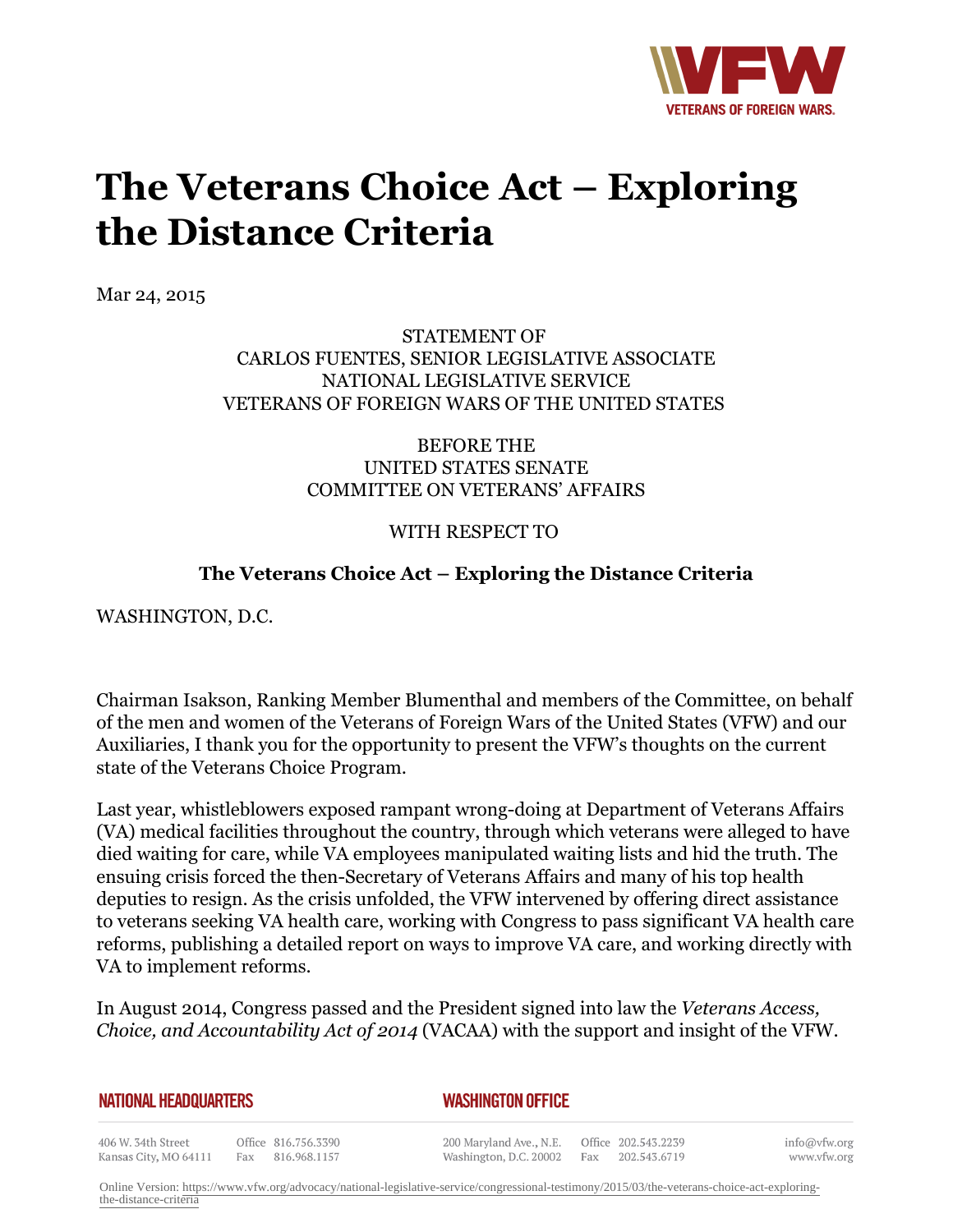This critical law commissioned the new Veterans Choice Program, which now offers much needed non-VA care options to veterans who cannot be seen within VA's wait-time standard (30-dayers) or live more than 40 miles from the nearest VA medical facility (40-milers).

To facilitate implementation of the Veterans Choice Program, VA is working with two health care contractors, Health Net and TriWest, which have established community networks of doctors willing to accept non-VA care patients and operate 24-hour call centers to help veterans verify eligibility and schedule appointments.

VACAA required VA to implement the Veterans Choice Program by November 5, 2014 – 90 days after its enactment. Meaning VA and its partners had a limited timeline to stand up a new veterans' health infrastructure – a timeline that most health experts recognized as implausible. As a result, the VFW knew there would be implementation issues that would need to be addressed. Regardless, VA and its partners were able to deploy the program on time, and have candidly acknowledged the issues that accompanied the roll-out.

In an effort to mitigate problems and to gauge veteran experiences, the VFW has continued to publicize its national veterans' help line, 1-800-VFW-1899, and its web page where veterans can learn about the Veterans Choice Program, www.vfw.org/VAWatch. The VFW has also commissioned direct surveys, to evaluate veteran experiences and determine if veterans are being offered the choice to receive non-VA care when VA care is not accessible.

Based on more than 2,500 survey responses and anecdotal feedback from VFW members, the VFW compiled a report analyzing the Veterans Choice Program, during the first three months of its implementation. The report includes six specific recommendations to improve the delivery of health care options for veterans, as well as a detailed analysis of participation, wait-time standard, geographic eligibility, and non-VA care issues that must be addressed to ensure this important program succeeds in increasing access to health care for America's veterans. The VFW has sent a copy of the full report to the Committee and I kindly request it be included in the record for this hearing. It can also be found on the VFW's VA Watch website, www.vfw.org/VAWatch.

The VFW acknowledges that VA and the program's contractors have made progress in addressing many of the challenges highlighted in our initial report. Responses to our second Veterans Choice Program survey, which went live on February 6, 2015, reflect those efforts. The initial report found that only 19 percent of survey participants, who believed they were eligible for the program, were offered the opportunity to participate. Initial results from the current survey show that more than a third of survey participants, who believe they are eligible, are being offered non-VA care options. However, there is still more work to be done to ensure every veteran who is eligible for the program is afforded the opportunity to participate.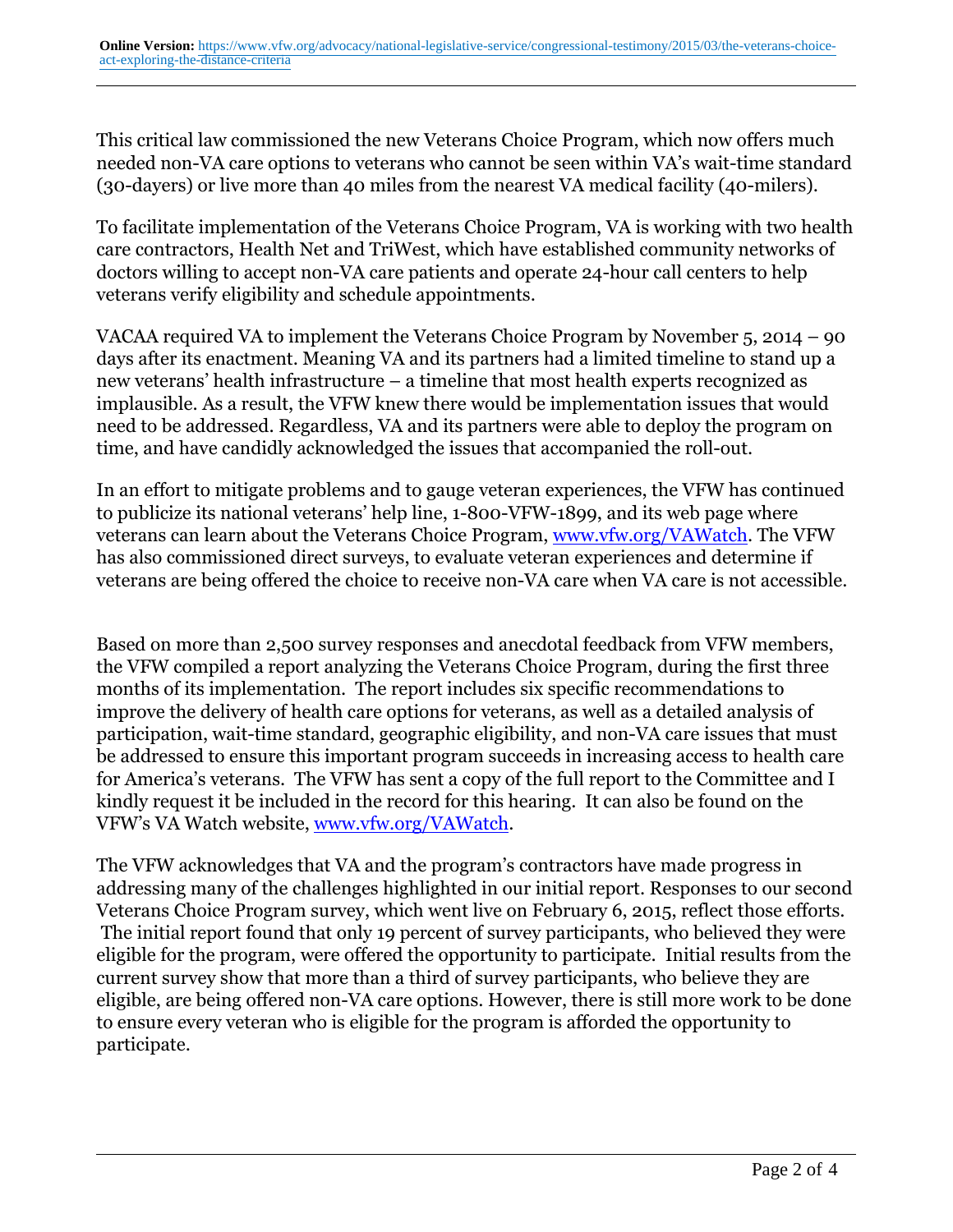Given the focus of today's hearing, I will limit my testimony to what VFW members believe is the Veterans Choice Program's biggest flaw, geographic eligibility. Under VACAA, geographic eligibility is defined in several ways, including residing 40 miles from the closest VA medical facility, which includes a community-based outpatient clinic (CBOC). In VACAA's Joint Explanatory Statement, the Conferees asked VA to use the geodesic distance, or straight line distance, to calculate the distance between a veteran's residence and the nearest VA medical facility.

However, the use of straight line distance to calculate geographic burden is not aligned with the realities of traveling to a VA medical facility. VFW members have vehemently opposed this practice and believe it needs to change. Veterans are accustomed to reporting their driving distance in terms of miles traveled when applying for beneficiary travel benefits – one of VA health care's most popular benefits. Thus, it is illogical to veterans that they can qualify for beneficiary travel of 40 miles, but cannot qualify for the Veterans Choice Program as a 40-miler.

The VFW urges this Committee to amend VACAA by changing the Veterans Choice Program's geographic eligibility from geodesic distance to driving distance. In so doing, Congress would truly ensure veterans are not burdened with excessive travel to VA medical facilities.

Another common concern we hear from VFW members is that their local CBOCs are unable to provide them the care they need so VA requires them to travel more than 40 miles to other VA medical facilities for such care. One veteran, who receives his care at the Jackson, TN, CBOC tells us he can no longer make the more than 80 mile – one way – trip to the Memphis VA Medical Center for his neurology appointments and would prefer to visit a non-VA neurologist closer to home. Unfortunately, he is not eligible for the Veterans Choice Program. However, VA has the authority to provide this veteran, and others who live within 40 miles of a VA medical facility, non-VA care options.

VA must properly utilize all its non-VA care authorities and programs to ensure veterans are afforded the opportunity to obtain care closer to home if VA care is not readily available, especially when veterans have an urgent medical need that can be addressed more quickly through non-VA care.

If the intent of establishing geographic eligibility for the Veterans Choice Program was to ensure veterans are not required to travel unreasonable distances to receive the health care they need, changes must be made to accurately capture their travel burden. Such changes will also increase patient satisfaction, which was one of the goals of the Veterans Choice Program. In fact, our first Veterans Choice Program survey found that survey participants, who were offered the opportunity to obtain non-VA care, were 24 percent more likely to be satisfied with the care they received from VA and 23 percent more likely to recommend VA care to their fellow veterans than survey participants who were not given the option to